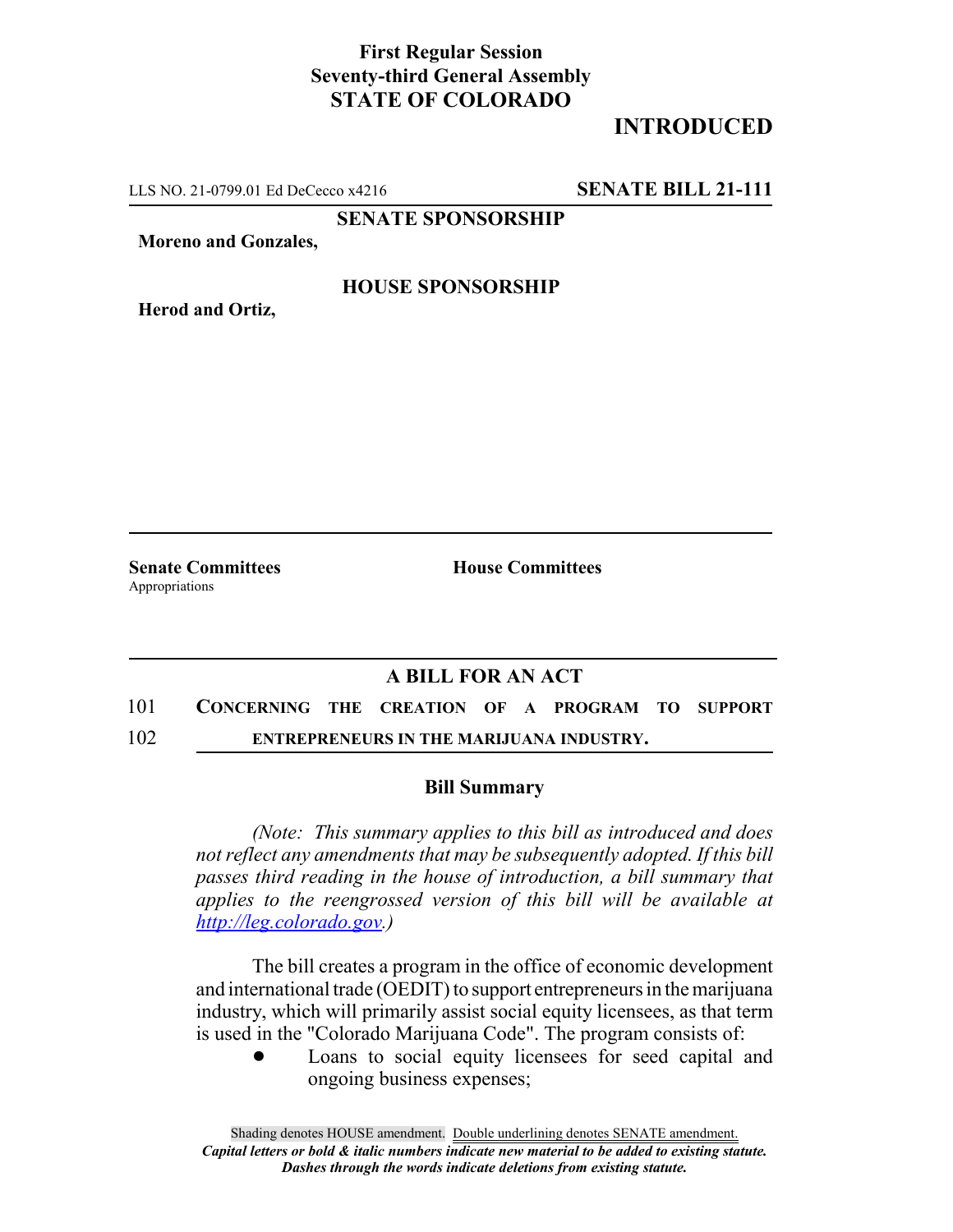- ! Grants to social equity licensees to support innovation and job creation and organizations that support marijuana businesses to be used to support innovation and job creation of social equity licensees; and
- Technical assistance for marijuana business owners, prioritizing social equity licensees who have been awarded a loan or grant through the program.

OEDIT is authorized to directly administer the program itself or through one or more partner entities. In consultation with other relevant state agencies, industry experts, and other stakeholders, OEDIT is required to establish policies setting forth the parameters and eligibility for the program. OEDIT is required to consult with the Colorado economic development commission regarding the administration of the program. OEDIT is also required to submit a report by July 1 of 2022 and 2023 to the governor and legislative committees detailing program expenditures.

The program is initially funded with a \$4 million transfer from the marijuana tax cash fund to the newly created marijuana entrepreneur fund, from which the money is continuously appropriated to OEDIT for the program. OEDIT may use some of this money for the program's administrative expenses. Beginning with the fiscal year 2022-23, the general assembly may appropriate additional money from the marijuana tax cash fund to the marijuana entrepreneur fund.

 *Be it enacted by the General Assembly of the State of Colorado:* **SECTION 1.** In Colorado Revised Statutes, **add** 24-48.5-128 as 3 follows: **24-48.5-128. Program - marijuana entrepreneurs - social equity licensees - report - marijuana entrepreneur fund - creation - legislative declaration - definitions.** (1) **Legislative declaration.** (a) THE GENERAL ASSEMBLY FINDS THAT: (I) COLORADO VOTERS LEGALIZED THE PERSONAL USE OF MARIJUANA IN 2012 AND A ROBUST REGULATORY FRAMEWORK WAS ESTABLISHED TO PROVIDE IMPORTANT SAFEGUARDS AND GUARDRAILS FOR THE NEW AND GROWING MARIJUANA INDUSTRY THAT RESULTED; (II) FROM THE ONSET OF LEGALIZATION IN COLORADO, STATUTE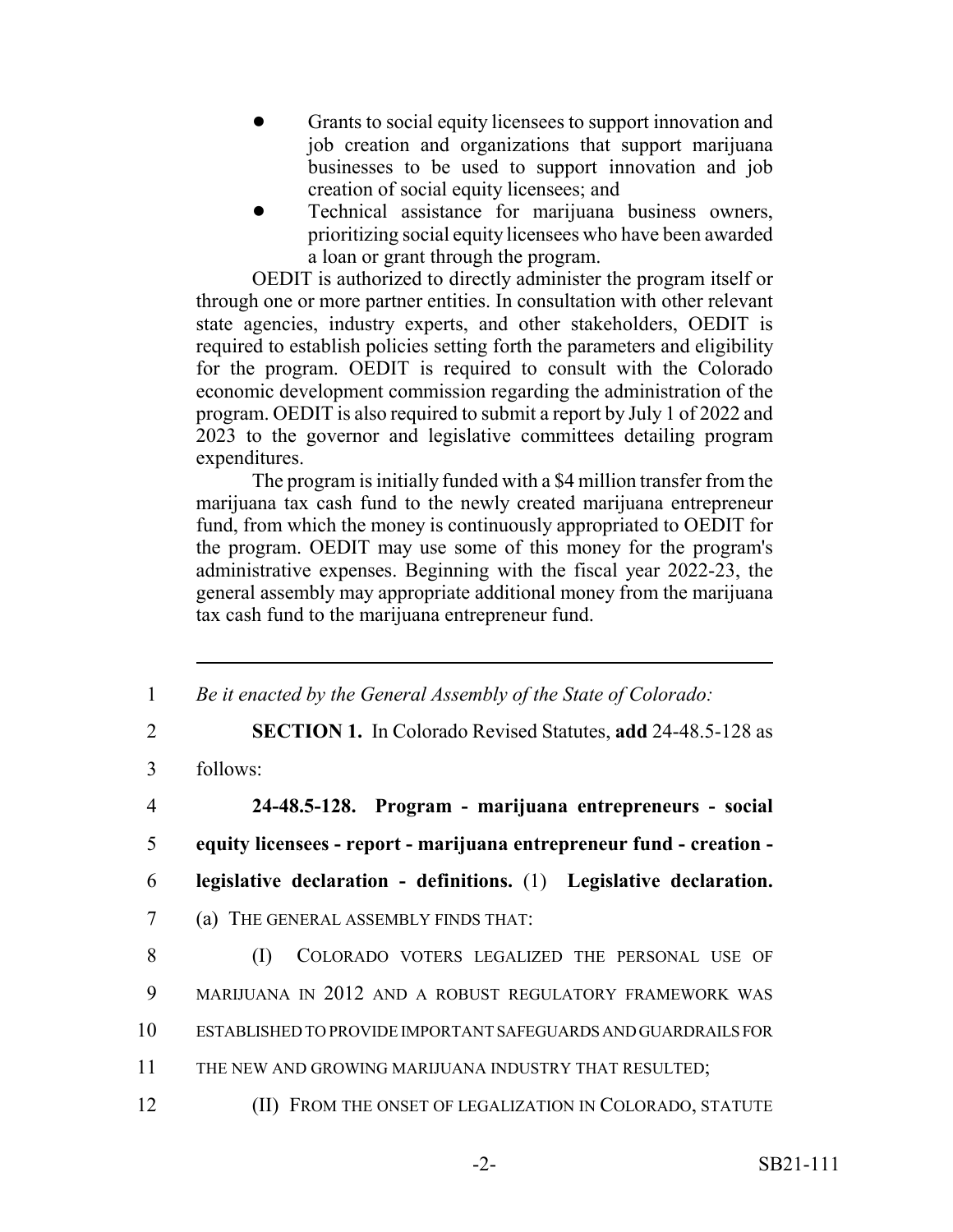SPECIFICALLY DISQUALIFIED COLORADANS WITH PAST MARIJUANA CONVICTIONS FROM PARTICIPATING IN THE REGULATED MARIJUANA INDUSTRY AND, UNTIL RECENTLY, THOSE PERSONS WERE UNABLE TO PARTICIPATE IN THE INDUSTRY;

 (III) WHILE THE MARIJUANA INDUSTRY HAS BALLOONED INTO A TWO BILLION TWO HUNDRED MILLION DOLLAR ECONOMIC ENGINE THAT EMPLOYS MORE THAN FORTY THOUSAND PEOPLE ACROSS TWO THOUSAND EIGHT HUNDRED BUSINESSES, VERY FEW OF ALL REGULATED MARIJUANA BUSINESSES ARE OWNED BY COLORADANS WITH PAST MARIJUANA CONVICTIONS;

 (IV) THE STATE IS AT A CRITICAL JUNCTURE WHERE IT MUST ACT TO ENSURE COLORADO REMAINS A LEADER IN THE MARIJUANA INDUSTRY AND ENSURE EQUAL OPPORTUNITY FOR ALL COLORADANS TO PARTICIPATE IN THIS MARKET; AND

 (V) PROVIDING TECHNICAL AND FINANCIAL SUPPORT TO ELIGIBLE ENTREPRENEURS AND SMALL BUSINESSES WILL HELP ENSURE THEIR ENDEAVORS GET OFF THE GROUND AND SUCCEED, WHICH WILL BENEFIT 18 THE STATE ECONOMY.

 (b) THEREFORE, IT IS BENEFICIAL TO CREATE A PROGRAM IN THE OFFICE OF ECONOMIC DEVELOPMENT TO ADDRESS THESE CONCERNS AND ACHIEVE THESE BENEFITS.

 (2) **Definitions.** AS USED IN THIS SECTION, UNLESS THE CONTEXT OTHERWISE REQUIRES:

 (a) "OFFICE" MEANS THE COLORADO OFFICE OF ECONOMIC DEVELOPMENT CREATED IN SECTION 24-48.5-101.

 (b) "PROGRAM" MEANS THE PROGRAM ESTABLISHED IN 27 SUBSECTION (3)(a) OF THIS SECTION.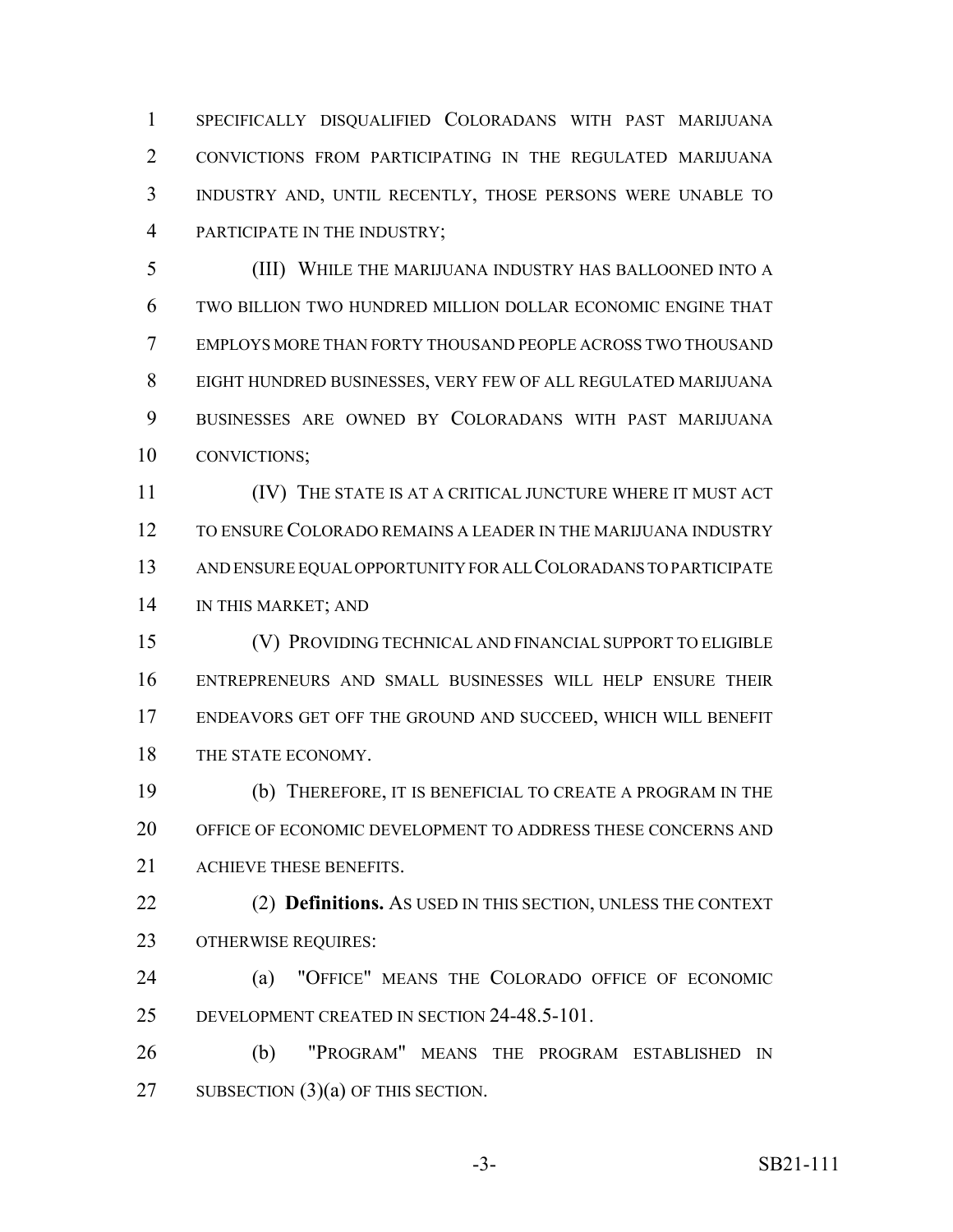(c) "SOCIAL EQUITY LICENSEE" HAS THE SAME MEANING AS SET 2 FORTH IN SECTION 44-10-103 (68.5).

 (3) **Loans, grants, and technical assistance.** (a) THERE IS CREATED WITHIN THE OFFICE A PROGRAM TO SUPPORT ENTREPRENEURS IN THE MARIJUANA INDUSTRY.THE OFFICE SHALL USE THE MONEY SPECIFIED IN SUBSECTION (4) OF THIS SECTION FOR THE FOLLOWING PURPOSES, INCLUDING ANY RELATED ADMINISTRATIVE EXPENSES:

 (I) LOANS TO SOCIAL EQUITY LICENSEES FOR SEED CAPITAL AND ONGOING BUSINESS EXPENSES, WHICH INCLUDE BUT ARE NOT LIMITED TO RENT, LEASES, LOCAL AND STATE APPLICATION AND LICENSING FEES, REGULATORY ADHERENCE, TESTING OF MARIJUANA, EQUIPMENT, CAPITAL 12 IMPROVEMENTS, AND TRAINING AND RETENTION OF A QUALIFIED AND DIVERSE WORKFORCE;

(II) GRANTS TO:

 (A) SOCIAL EQUITY LICENSEES TO SUPPORT INNOVATION AND JOB CREATION; AND

 (B) ORGANIZATIONS THAT SUPPORT MARIJUANA BUSINESSES TO BE USED TO SUPPORT INNOVATION AND JOB CREATION OF SOCIAL EQUITY LICENSEES;

 (III) TECHNICAL ASSISTANCE FOR MARIJUANA BUSINESS OWNERS, WHICH CONSISTS OF ASSISTING WITH BUSINESS PLAN DEVELOPMENT, PROVIDING CONSULTING SERVICES, AND SUPPORTING EXISTING PUBLIC OR PRIVATE TECHNICAL ASSISTANCE PROGRAMS. IN PROVIDING THE TECHNICAL ASSISTANCE, THE OFFICE OR A TECHNICAL ASSISTANCE PROGRAM PROVIDER SHALL PRIORITIZE SOCIAL EQUITY LICENSEES WHO HAVE BEEN AWARDED A LOAN OR GRANT IN ACCORDANCE WITH 27 SUBSECTION  $(3)(a)(I)$  OR  $(3)(a)(II)$  OF THIS SECTION.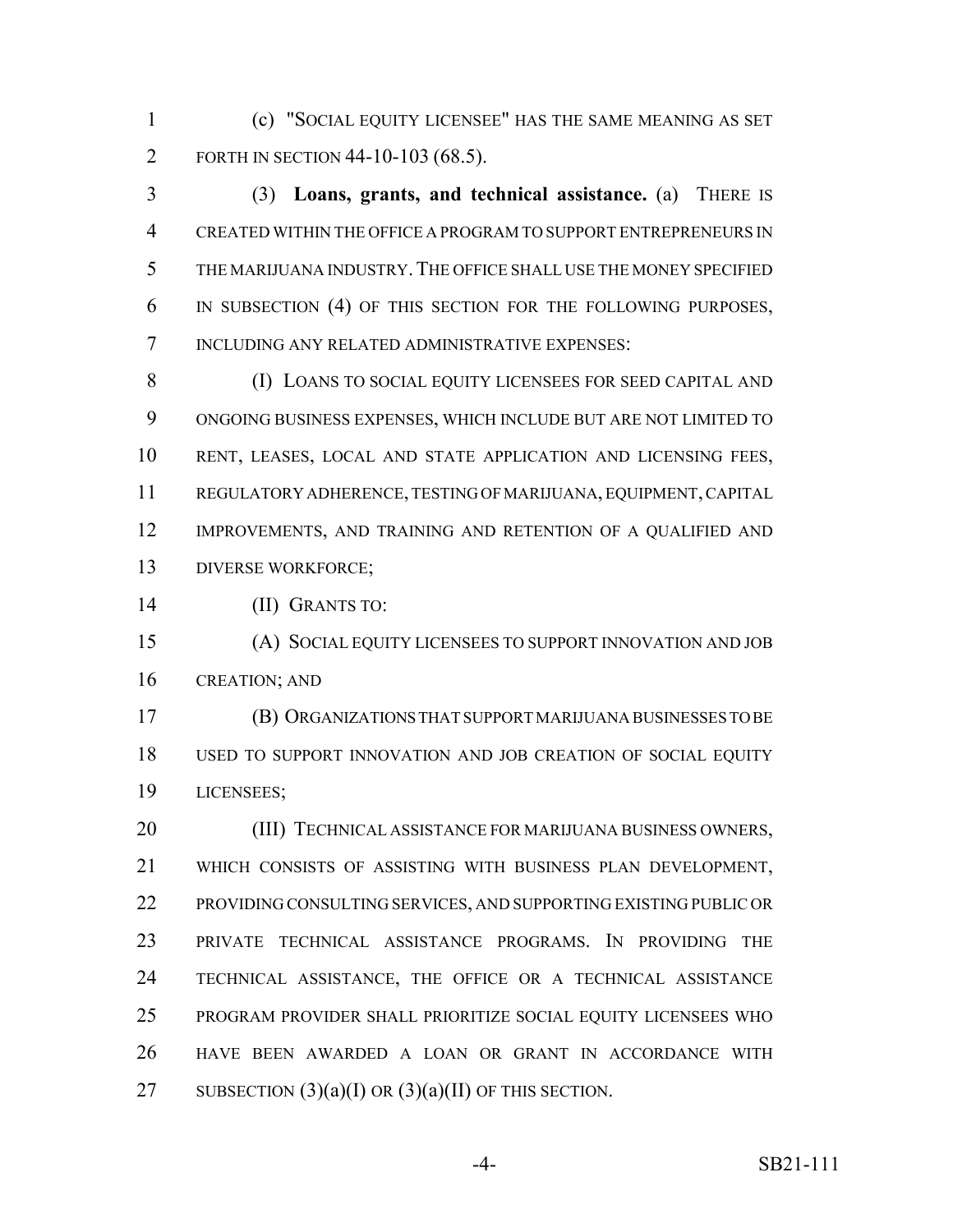(b) (I) THE OFFICE SHALL ESTABLISH A PROCESS FOR SOCIAL EQUITY LICENSEES AND ORGANIZATIONS TO APPLY FOR A LOAN OR GRANT UNDER THE PROGRAM, INCLUDING APPLICATION DEADLINES, THE INFORMATION AND DOCUMENTATION REQUIRED TO BE SUBMITTED TO THE OFFICE TO DEMONSTRATE ELIGIBILITY FOR A LOAN OR A GRANT, AND ANY OTHER REQUIREMENTS DETERMINED BY THE DIRECTOR TO BE NECESSARY.

 (II) THE PROGRAM MAY BE ADMINISTERED DIRECTLY BY THE OFFICE OR ONE OR MORE PARTNER ENTITIES BASED ON THE OFFICE'S DETERMINATION. THIS AUTHORITY INCLUDES CONTRACTING WITH AN ENTITY TO MAKE THE GRANTS OR LOANS SPECIFIED IN SUBSECTION (3)(a) OF THIS SECTION, AND IN SUCH CASE, THE OFFICE MAY GRANT THE MONEY TO OR USE OTHER APPROPRIATE PROCUREMENT MECHANISMS TO PROVIDE THE MONEY TO THE ENTITY TO BE USED FOR THE GRANTS OR LOANS.

 (c) THE OFFICE, IN CONSULTATION WITH OTHER RELEVANT STATE AGENCIES, INDUSTRY EXPERTS, AND OTHER STAKEHOLDERS, SHALL ESTABLISH POLICIES SETTING FORTH THE PARAMETERS AND ELIGIBILITY FOR THE PROGRAM, INCLUDING:

**(I)** THE TERMS OF AND ELIGIBILITY FOR A LOAN OR GRANT, IN ADDITION TO QUALIFYING AS A SOCIAL EQUITY LICENSEE;

**(II) CAPS ON THE AMOUNT OF LOAN OR GRANT;** 

(III) DEADLINES FOR APPLYING FOR A LOAN OR GRANT;

**(IV) GRANT REQUIREMENTS AND LOAN REPAYMENT TERMS; AND** 23 (V) ANY OTHER POLICIES NECESSARY TO OPERATE THE PROGRAM.

24 (d) THE OFFICE SHALL CONSULT WITH THE COLORADO ECONOMIC DEVELOPMENT COMMISSION CREATED IN SECTION 24-46-102 ABOUT THE ADMINISTRATION OF THE PROGRAM.

(4) **Funding.** (a) THE MARIJUANA ENTREPRENEUR FUND IS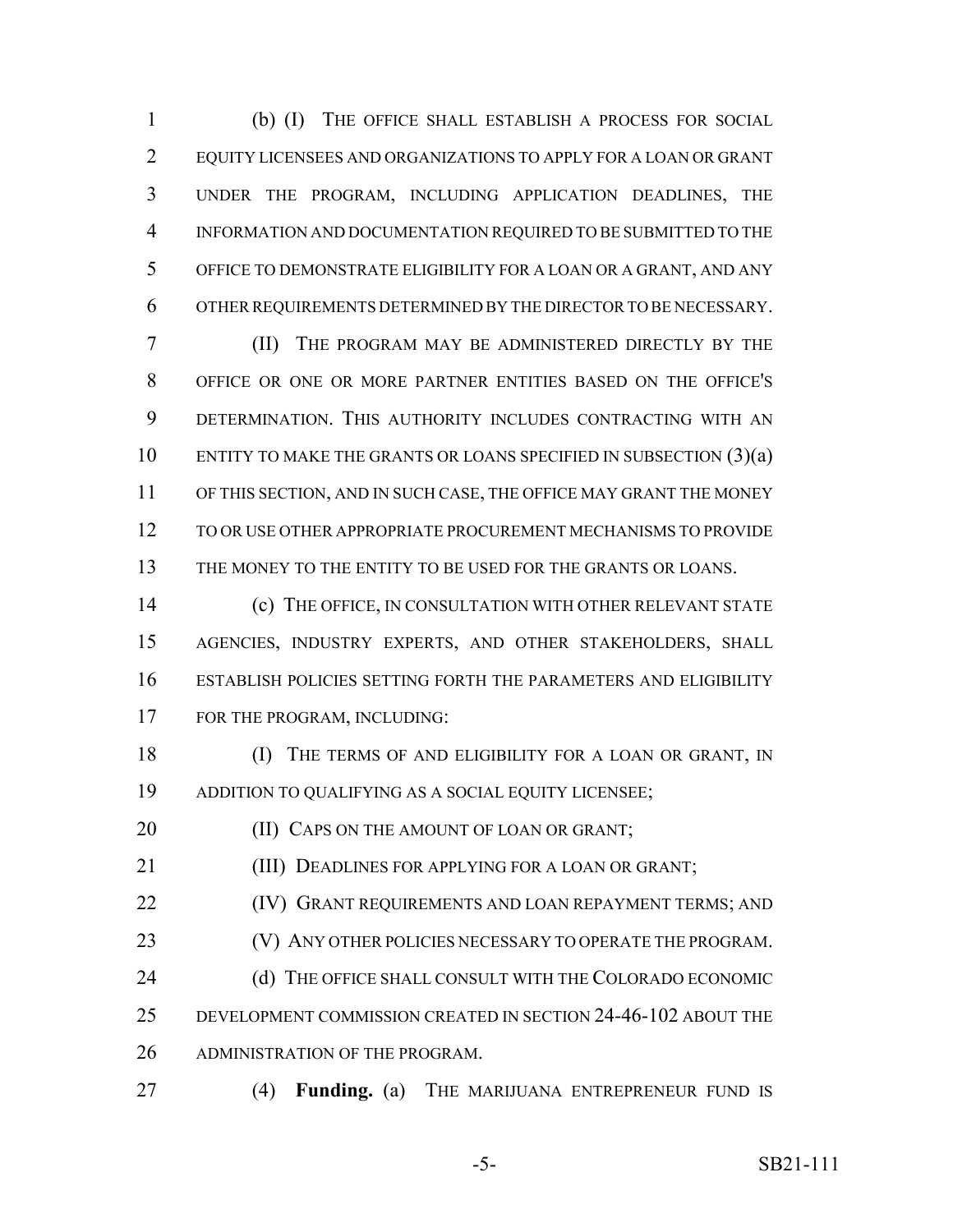HEREBY CREATED IN THE STATE TREASURY. THE FUND CONSISTS OF 2 MONEY TRANSFERRED OR APPROPRIATED TO THE FUND IN ACCORDANCE WITH SUBSECTION (4)(b) OF THIS SECTION. THE STATE TREASURER SHALL CREDIT ALL INTEREST AND INCOME DERIVED FROM THE DEPOSIT AND INVESTMENT OF MONEY IN THE MARIJUANA ENTREPRENEUR FUND TO THE FUND. MONEY IN THE FUND IS CONTINUOUSLY APPROPRIATED TO THE OFFICE FOR THE OFFICE TO USE FOR THE PROGRAM AS SET FORTH IN THIS SECTION.

 (b) ON THE EFFECTIVE DATE OF THIS SECTION, THE STATE TREASURER SHALL TRANSFER FOUR MILLION DOLLARS FROM THE 11 MARIJUANA TAX CASH FUND CREATED IN SECTION 39-28.8-501 (1) TO THE 12 MARIJUANA ENTREPRENEUR FUND CREATED IN SUBSECTION (4)(a) OF THIS 13 SECTION. FOR FISCAL YEARS COMMENCING ON OR AFTER JULY 1, 2022, THE GENERAL ASSEMBLY MAY APPROPRIATE MONEY FROM THE MARIJUANA TAX CASH FUND TO THE MARIJUANA ENTREPRENEUR FUND.

 (5) **Report.** BY JULY 1, 2022, AND JULY 1, 2023, THE OFFICE 17 SHALL SUBMIT A REPORT TO THE GOVERNOR, THE BUSINESS, LABOR, AND TECHNOLOGY COMMITTEE OF THE SENATE OR ITS SUCCESSOR COMMITTEE, AND THE BUSINESS AFFAIRS AND LABOR COMMITTEE OF THE HOUSE OF REPRESENTATIVES OR ITS SUCCESSOR COMMITTEE DETAILING HOW THE OFFICE IS EXPENDING MONEY UNDER THIS SECTION.

 **SECTION 2.** In Colorado Revised Statutes, 39-28.8-501, **add** 23  $(2)(b)(IV)(S)$  as follows:

 **39-28.8-501. Marijuana tax cash fund - creation - distribution - legislative declaration - repeal.** (2) (b) (IV) Subject to the limitation in subsection (5) of this section, the general assembly may annually appropriate any money in the fund for the following purposes:

-6- SB21-111